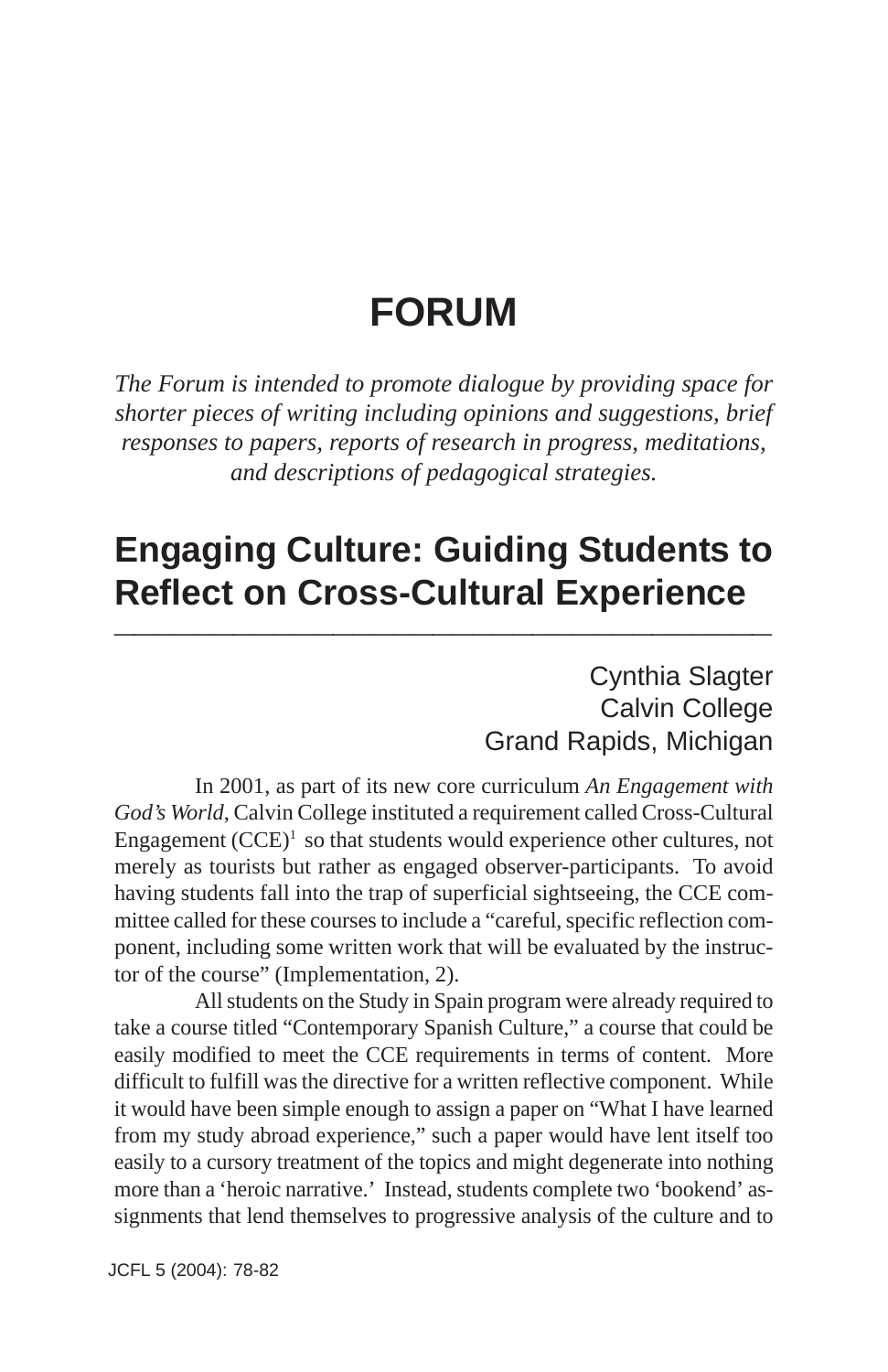development of a deeper understanding of underlying beliefs and mores<sup>2</sup>.

The first assignment is presented to the students during an orientation period in the semester preceding the Semester in Spain. This series of questions, titled *Introspective Preparation* is designed to help students begin to recognize aspects of culture and cultural difference they may never have been aware of. The questions are divided into four sections. The first, *Academic Introspection*, deals with students' academic goals and expectations. The second, *Cultural Introspection*, includes questions such as: "What values do we hold as a North American society?" "What kinds of things do we consider important?" "What cultural evidence is there that they are important?" "From what you already know about Spanish culture, what values do you believe to be important there?" The third section, *Personal Introspection*, invites students to ask similar questions about their personal lives and values. Finally, the section entitled *Spiritual Introspection* leads students to consider whether faith is culturally conditioned. Students are asked to respond in writing to all of these questions, sending a copy to the Program Director and keeping a copy for themselves. A number of the questions, especially those pertaining to culture, are also the basis of group discussion during the orientation weekend. The goal is to have students become aware that they are not culturally neutral but rather influenced by the society around them.

While the students are in Spain they learn about culture in many ways: formally, through classes on history and culture (including the Contemporary Spanish Culture class) and during cultural excursions; informally, with their Spanish host families and through everyday interactions with Spanish people in all walks of life. By the end of the semester the reaction is almost uniformly positive: "the best experience of my life, wouldn't trade it for anything". However, although most students have made great progress in their language skills and although most of them have achieved good grades in their classes and are able to answer factual questions, until they face the second paper assignment in their Contemporary Spanish Culture class most have not taken the time to really reflect upon and analyze their experience in Spain.

As a way of framing the discussion and "priming the pump," this second assignment begins with the question, posed in *The Gift of the Stranger*, of why anyone would want to go abroad and suffer the difficulties and discomforts involved with being a stranger. The authors respond:

> First . . . being a stranger does not mean to be altogether forsaken and alienated, but instead to be specially bonded to God . . . . [Second,] cultural clashes can illuminate the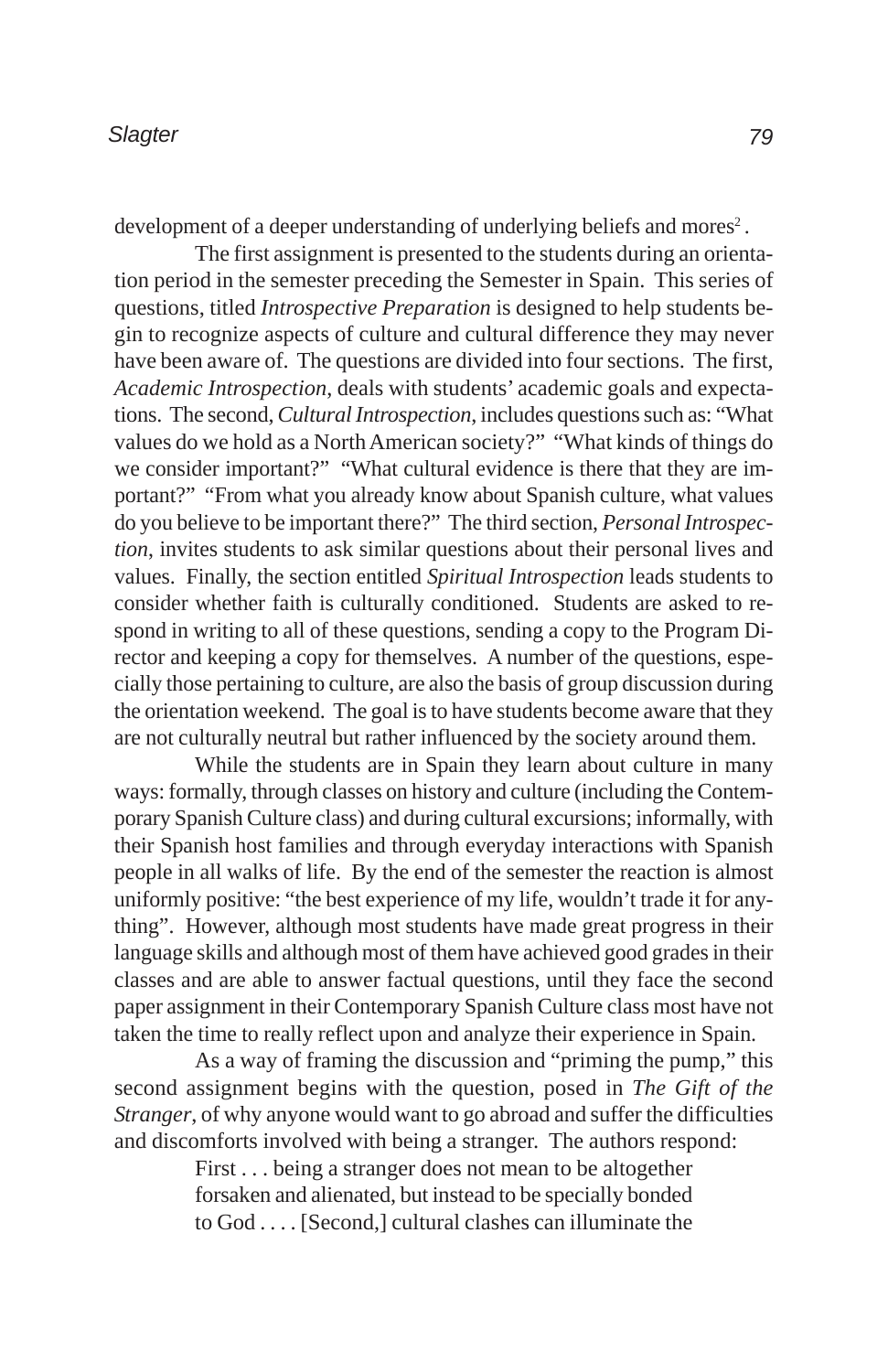different assumptions, values, and unconscious behaviors prevalent in the host country, and thus can provide rich insights into [one's] own culture and that of [the] hosts" (Smith and Carvill, 60-61).

Students are thus prompted to begin considering cultural values both in Spain and in North America. The assignment is set up as a series of steps. The first step requires students to look back methodically on their experiences and record their impressions. This task is supported by the work the students have been doing all semester: journaling, writing letters, discussing with friends and family. Subsequently, in the next step of the assignment, students must examine their initial reactions to and interpretations of their early experiences in Spain. This step also asks students to review their answers to the introspective questions posed before the program began.

Once students have begun to think in general terms about Spanish and American culture, the third step of the assignment requires specific examples and real experiences as evidence of what the students have learned. They are told to try to see Spanish society through the eyes of a Spaniard and explain it to an American. They must discuss the beliefs and values that are important in Spain and explain how those beliefs are made manifest in products, people, and social practices. Using concrete examples, students illustrate the relative importance of some things over others. The assignment provides students with quite a long list of products, ideas, and values from which they are to choose 3 or 4 items to explore in some depth in their essays. Topics include family, work, wealth, leisure time, social class, housing, food, education, children, the elderly, teenagers, religion, and many others. Above all, the goal is to have students think in clear and concrete terms about *how* things are and *why* things are. The assignment prompts students to recognize that concrete illustrations of culture are physical manifestations of beliefs and values. While not all students reach this awareness, they begin to learn to ask insightful questions.

One student began his essay describing his dismay on discovering that the place where he was to spend nearly five months was a tiny apartment with no yard or green space. Later in his essay he notes, "After my first surprised impression, I've realized that housing isn't worse than in the US, only different. America is a very private place with an emphasis on the individual; therefore many Americans have a big house and their own lawns" (Kleinsasser). Besides noting differences, this student went on to examine what those differences revealed about values in the two cultures.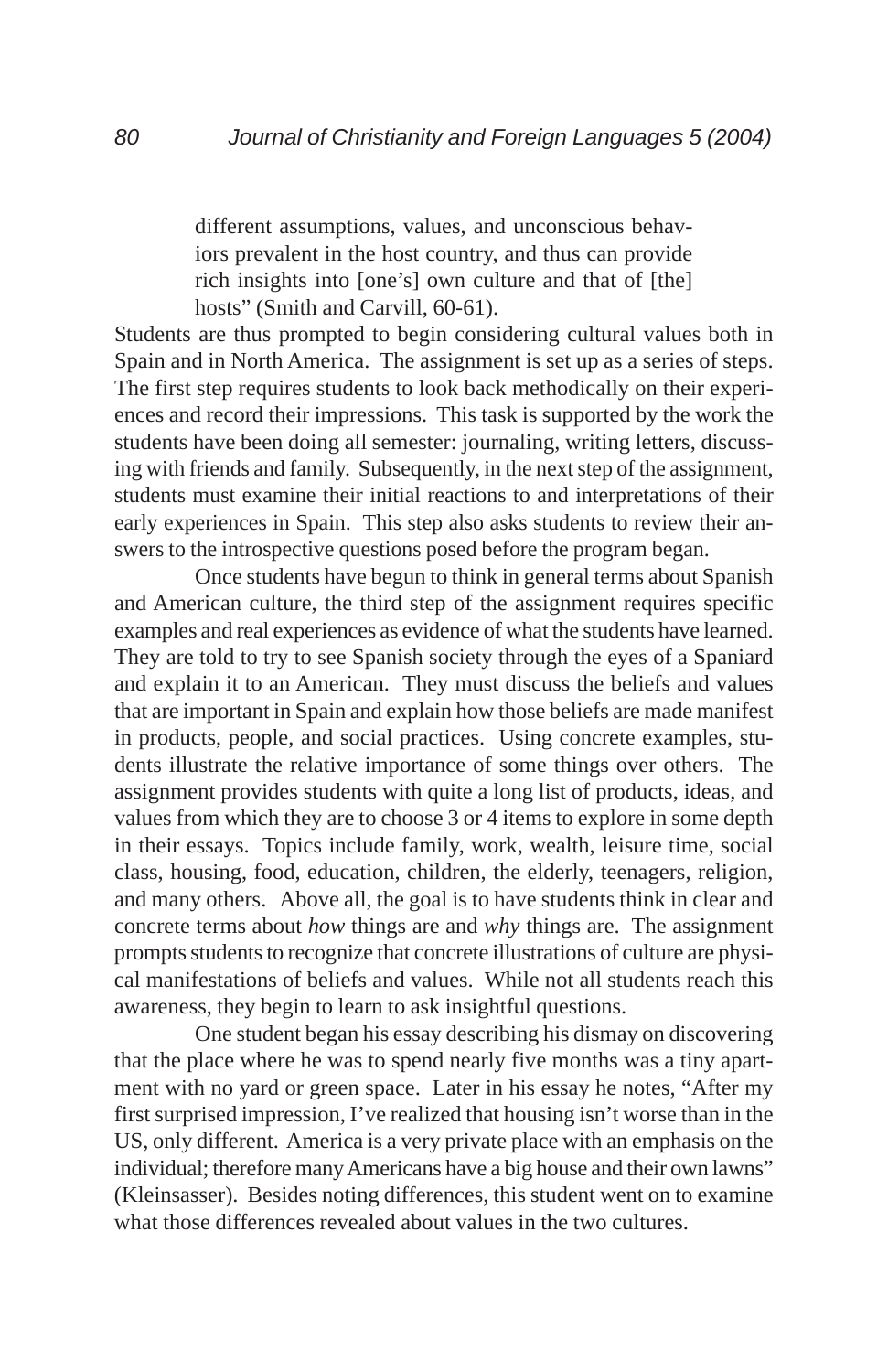#### *Slagter 81*

Another student writes: "For the first weeks everything was a comparison to something back in the United States, but as the months went by my mentality changed from basing everything on comparison to trying to build an idea of an entirely new society and culture separate from comparisons and assumptions" (Cole). This student is beginning to recognize that his early impressions were entirely viewed through the lenses of his North American culture. He can now start to see Spanish society in its own light.

The final step of the assignment asks students to apply the same process to moral and spiritual issues. Again, they return to the early *Introspective Preparation* for a point of departure and they work to discern the relationship between external forms and underlying principles. Students struggle to understand how a country of so many churches and so many ostensible Catholics can be so apparently agnostic. Remarks one student:

> While I know that there are many people my age in the States who don't believe in God and don't follow the moral teachings of the Bible, I've never spoken with so many people who don't know any different. Many times in the last few months I've asked myself if I would believe in God if I'd been born in Spain. It was good for me to meet people with different beliefs and outside the Christian community of Calvin. I understand that faith is more something personal than something cultural but … I think that culture and history have a big influence on the beliefs of Spaniards. With all the emphasis on religious festivals and Church traditions, I was surprised to realize the lack of religion in the lives of Spanish young people. (Kauffmann)

Of course, not all students demonstrated great cultural insights or new, questing minds but many gave evidence of having carefully observed and considered the culture around them. While this paper assignment will continue to be modified and refined, it has already gone a long way toward helping students to reflect on "worldviews, expectations, traditions, and embodiments of faith, as well as on what the experience has taught [them] about themselves, their culture, and their own faith" (Implementation 2). By God's grace they will continue to grow in insight and develop their cultural discernment long after their semester abroad has ended.